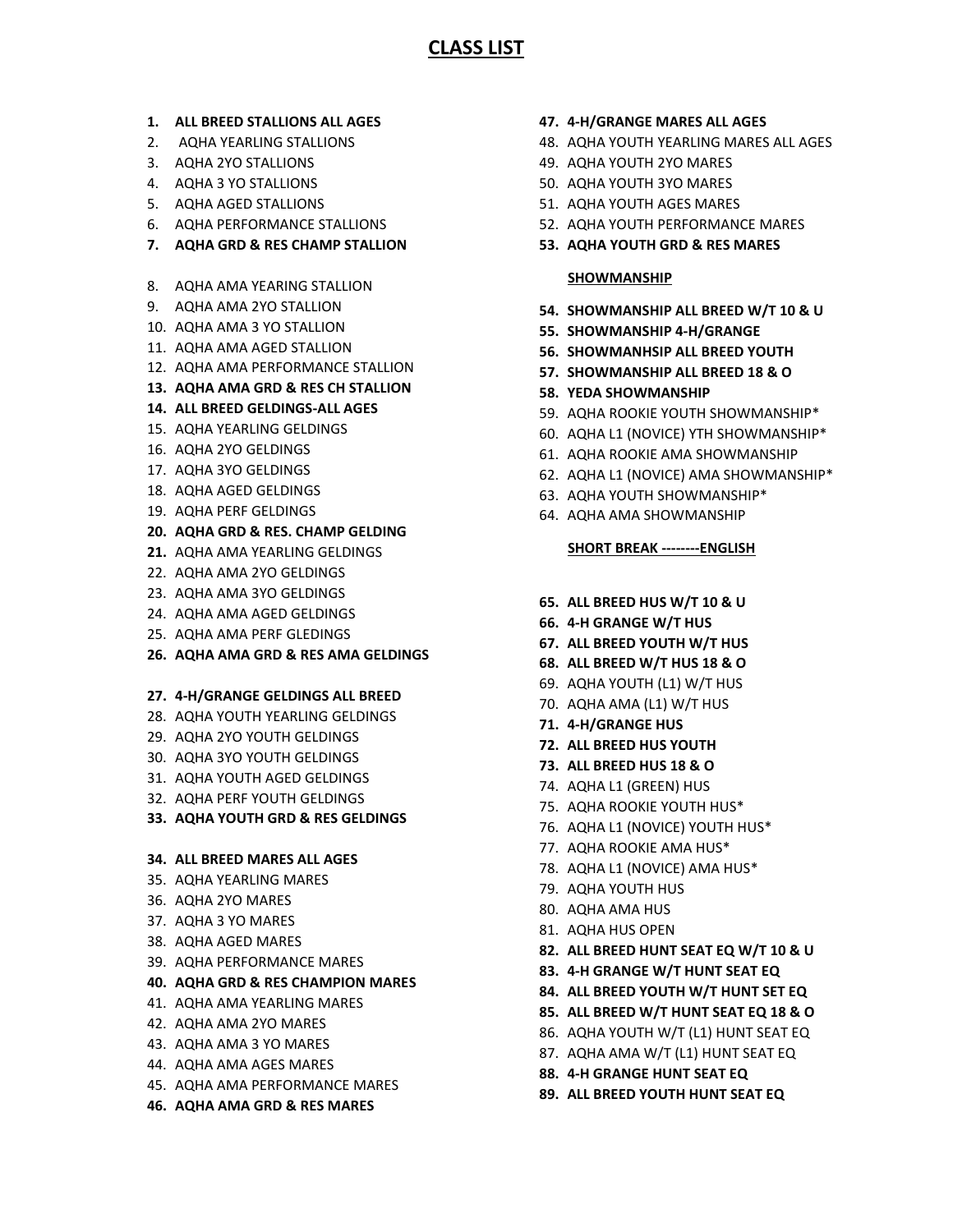## **CLASS LIST**

#### **90. ALL BREED HUNT SEAT EQ 18 & O**

- 91. AQHA ROOKIE YOUTH HUNT SEAT EQ\*
- 92. AQHA L1 (NOVICE) YOUTH HUNT SEAT EQ\*
- 93. AQHA ROOKIE AMA HUNT SEAT EQ\*
- 94. AQHA L1 (NOVICE) AMA HUNT SEAT EQ\*
- 95. AQHA YOUTH HUNT SEAT EQ
- 96. AQHA AMA HUNT SEAT EQ

#### **LEADLINE~~~FREE**

## **BREAK~~~~~WESTERN**

**97. ALL BREED WESTERN PLEASURE 10 & U 98. 4-H GRANGE W/T WESTERN PLEASURE 99. ALL BREED W/T YTH WESTERN PLEASURE 100.ALL BREED W/T WESTERN PL 18 & O** 101.AQHA YOUTH W/T (L1) WESTERN PL 102.AQHA AMA W/T (L1) WESTERN PL **103. 4-H GRANGE WESTERN PLEASURE 104. ALL BREED YOUTH WESTERN PLEASURE 105. ALL BREED WESTERN PLEASURE 18 & O 106. YEDA WESTERN PLEASURE** 107. AQHA L1 (GREEN) WESTERN PLEASURE 108. AQHA ROOKIE YTH WESTERN PLEASURE\* 109. AQHA L1 (NOV) YTH WESTERN PLEASURE\* 110. AQHA ROOKIE AMA WESTERN PLEASURE\* 111. AQHA L1(NOV)AMA WESTERN PLEASURE\* 112. AQHA YOUTH WESTERN PLEASURE 113. AQHA AMA WESTERN PLEASURE 114. AQHA WESTERN PLEASURE-OPEN **115. ALL BREED HORSEMANSHIP W/T 10 & U 116.4-H GRANGE W/T HORSEMANSHIP 117. ALL BREED YOUTH W/T HORSEMANSHIP 118. ALL BREED W/T HORSEMANSHIP 18 & O** 119. AQHA YOUTH (L1) W/T HORSEMANSHIP 120. AQHA AMA (L1) W/T HORSEMANSHIP **121. 4-H GRANGE HORSEMANSHIHP 122. ALL BREED YOUTH HORSEMANSHIP 123. ALL BREED HORSEMANSHIP 18 & O 124. YEDA HORSEMANSHIP** 125. AQHA ROOKIE YOUTH HORSEMANSHIP\* 126. AQHA L1 (NOVICE) YTH HORSEMANSHIP\* 127. AQHA ROOKIE AMA HORSEMANSHIP\* 128. AQHA L1 (NOVICE) AMA HORSEMANSHIP\* 129. AQHA YOUTH HORSEMANSHIP 130. AQHA AMA HORSEMANSHIP

 **130A. RANCH RAIL- JACKPOT \$\$**

#### **TRAIL**

**131. ALL BREED TRAIL W/T 10 & U** 132. **4-H GRANGE W/T TRAIL 133. ALL BREED YOUTH W//T TRAIL 134. ALL BREED W/T TRAIL 118 & O** 135. AQHA (L1) W/T YOUTH TRAIL 136. AQHA (L1) W/T AMA TRAIL **137. 4-H GRANGE TRAIL 138.ALL BREED YOUTH TRAIL 139. ALL BREED TRAIL 18 & O** 140. AQHA L1 (GREEN) TRAIL 141.AQHA ROOKIE YOUTH TRAIL\* 142. AQHA L1 (NOVICE) YOUTH TRAIL\* 143. AQHA ROOKIE AMA TRAIL\* 144. AQHA L1 (NOVICE) AMA TRAIL\* 145. AQHA YOUTH TRAIL 146. AQHA AMA TRAIL 147. AQHA TRAIL  **RANCH TRAIL~ CAN NOT CROSS ENTER** 

**148. 4-H GRANGE W/T RANCH TRAIL 149. ALL BREED YOUTH W/T RANCH TRAIL 150. ALL BREED RANCH TRAIL W/T 18 & O** 151. **4-H GRANGE RANCH TRAIL** 152. **ALL BREED RANCH TRAIL YOUTH** 153. **ALL BREED RANCH TRAIL 18 & O** 154. AQHA JR HORSE RANCH TRAIL 155. AQHA YOUTH RANCH TRAIL 156. AQHA AMA RANCH TRAIL **157.** AQHA SR RANCH TRAIL

#### **RANCH RIDING**

**INTO REG TRAIL**

**158. 4-H GRANGE RANCH RIDING 159. ALL BREED YOUTH RANCH RIDING 160. ALL BREED RANCH RIDING 18 & O** 161. AQHA L1 (GREEN) RANCH RIDING 162. AQHA ROOKIE YTH RANCH RIDING\* 163. AQHA L1 (NOVICE) YTH RANCH RID 164. 164. AQHA JR HORSE RANCH RIDING 165. AQHA ROOKIE AMA RANCH RIDING\* 166. AQHA L1 (NOVICE) AMA RANCH RIDING 167. YOUTH RANCH RIDING 168. AQHA AMATEUR RANCH RIDING 169. AQHA SR HORSE RANCH RIDING